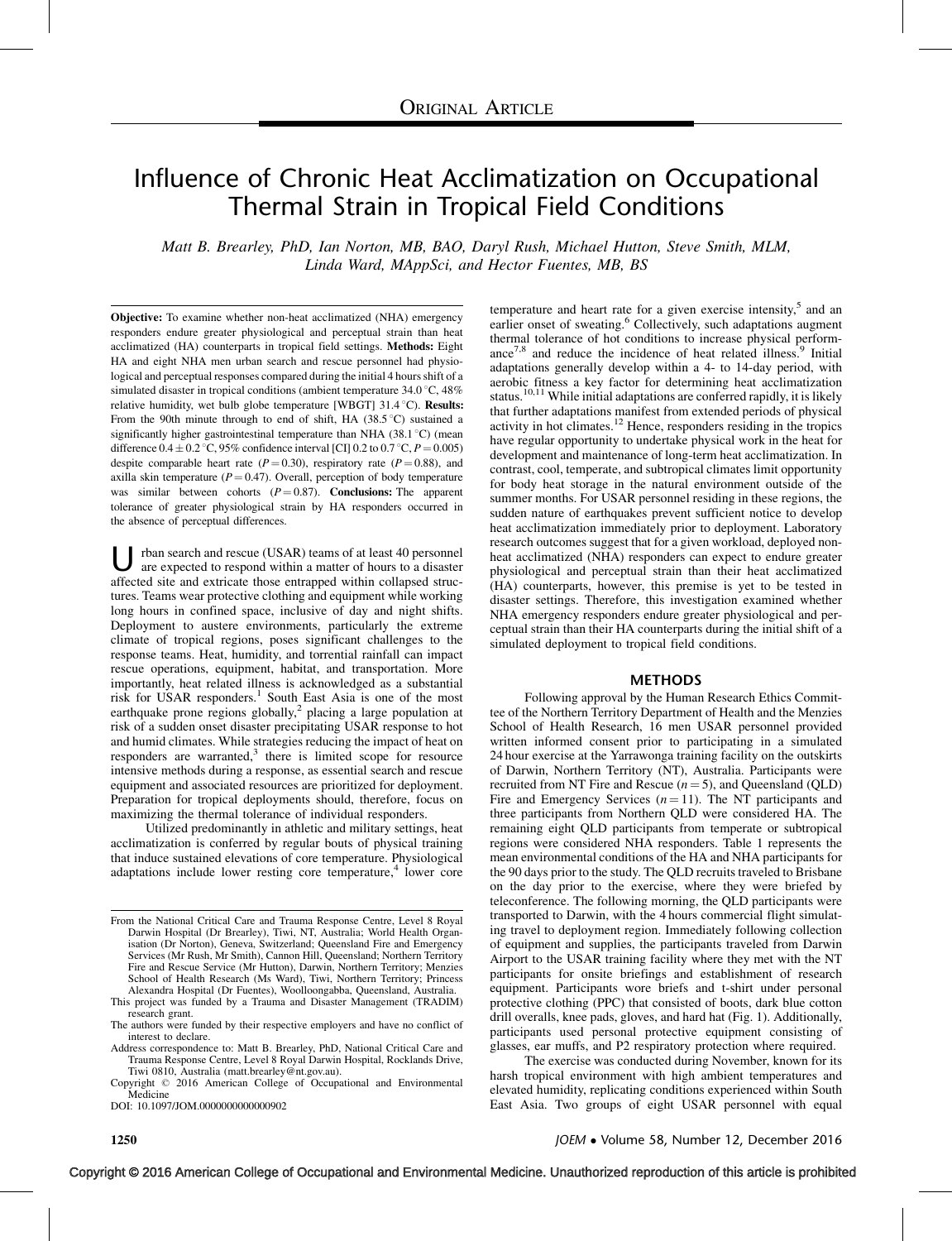TABLE 1. Maximum and Minimum Temperatures for the 90 Days Preceding the Study. Data are Weighted Average and Presented as Mean (SD). Data Provided by Bureau of Meteorology

| <b>Temperature</b>    | HА        | NHA       |  |
|-----------------------|-----------|-----------|--|
| Maximum $(^{\circ}C)$ | 32.2(2.6) | 24.6(2.2) |  |
| Minimum $(^{\circ}C)$ | 21.9(3.0) | 13.5(3.6) |  |

HA, heat acclimatized; NHA, non-heat acclimatized; SD, standard deviation.

allocation of HA and NHA participants to each group, worked in unison for the initial 4 hours shift commencing at 1330, permitting comparison of physiological, perceptual, and fluid balance responses.

# Disaster Simulation

A purpose built network of tunnels mimicking passages within a collapsed structure was utilized for the earthquake simulation. The disaster site was covered by rubble, car wrecks, and debris with the top of the ''pile'' fully exposed to sunlight. The USAR teams were briefed on their mission prior to commencement of exercise, with their primary objective to rescue the entrapped moulaged and weighted manikin victims. Tasks included establishing the base of operations by manually moving all required equipment from storage on site to the worksite, followed by a coordinated search, maneuvring through confined space, carrying equipment, operating tools, and extricating and carrying victims. The teams applied the common approach of ''blitzing'' the worksite for the first operational period, with all resources committed to the rescue operation for the first 4 hours followed by one team standing down to transition into a continuous operational shift rotation mode for the remaining 20 hours of the exercise. The rotation of teams between work and rest periods resulted in each participant working between 14.5 and 15.5 hours during of the 24-hour exercise. Prior to exercise commencement, the participants were informed of the exercise duration and that both teams would be working together for the initial shift. To prevent pacing related to differing shift lengths, participants were not informed of which team would continue working following the initial shift until cessation of that shift. All operations were carried out in compliance with international minimum standards as defined within the International Search and Rescue Advisory Group (INSARAG) Guidelines.<sup>[13](#page-6-0)</sup>

#### Physiological Measures

Gastrointestinal temperature  $(T_{gi})$  was utilized as a surrogate of core temperature and measured by an ingestible temperature sensor (Jonah, VitalSense, Respronics, Pittsburgh, PA) consumed with food  $\sim$  45 minutes prior to exercise commencement. It is likely that the ingestible pill transmitted stomach temperature during the initial stages of the exercise. Domitrovich et al $^{14}$  $^{14}$  $^{14}$  demonstrated the validity of pill consumption 40 minutes prior to monitoring albeit in the absence of fluid consumption. While cold water (5 to  $8^{\circ}$ C) consumption detrimentally influences  $T_{gi}$  accuracy,<sup>[15](#page-6-0)</sup> this potential confounder was minimized by storage of bottled water in ambient conditions that limited the gradient between  $T_{gi}$  and water temperature. The ingestible pill transmitted  $T_{gi}$  to a wearable receiver (EQ02, Equivital, Hidalgo Ltd, Cambridge, UK) that also measured and recorded heart rate (HR), respiratory rate (RR), and axilla skin temperature  $(T_{sk})$  for storage every 5 seconds and was analyzed as the mean of 5-minute intervals. The EQ02 provides valid and reliable  $T_{gi}$ , HR and RR data during physical activity (Liu et al).[16](#page-6-0) While less information is available regarding the Infrared thermometer used for axilla skin temperature, infrared thermometry

is a valid and reliable method of skin temperature assessment.<sup>[17](#page-6-0)</sup> Heart rate was expressed as absolute values and percentage of predicted maximum.<sup>[18](#page-6-0)</sup> Heart rate and  $T_{gi}$  were input into the modified physiological strain index (PSI) of Moran et al<sup>[19](#page-6-0)</sup> with initial  $T_{gi}$  assumed to be 37.0 °C for all participants.

#### Fluid Balance Variables

Urine specific gravity (USG) was assessed with a calibrated refractometer (Atago UG-a, Tokyo, Japan) as an indice of hydration status pre shift. Prior to commencing the exercise, participants were weighed semi-nude on a portable calibrated platform scale (UC321 A&D Mercury, Adelaide, SA, Australia), accurate to 0.05 kg. Post shift, participants removed attire and toweled non-evaporated perspiration from the skin and hair prior to body mass measurement. The resultant dehydration estimation was expressed as a percentage of pre-exercise body mass.

Participants had ad libitum access to bottled water and/or fluid reservoir during the exercise. Bottled water was provided for participants and stored at ambient conditions within the ''clean zone,'' remote from operations. Each team delivered water to personnel in the ''work zone'' at regular intervals. Fluid consumption was monitored by determining the mass of individual hydration reservoir and/or bottle(s) pre- and post-consumption. It was assumed that 1 kg equaled 1 L of fluid, and the difference in mass was the volume of fluid consumed. Participants were instructed to exclusively use the bottled water for consumption. Fully clothed body mass was determined immediately prior to, and following toilet breaks, with the body mass difference equaling urine volume. Fluid consumption, sweat rate, and sweat loss were calculated as per Brearley et al.<sup>[20](#page-6-0)</sup>

## Perceptual Variables

Perceptual ratings of thermal sensation and thermal discomfort were assessed prior to and immediately post shift via the modified numeric and descriptive scales of Gagge et al.<sup>[21](#page-6-0)</sup> Participants were instructed to rate overall thermal sensation and discomfort during the exercise when assessed post shift.

#### Environmental Conditions

Ambient dry bulb temperature, wet bulb temperature, relative humidity (RH), and black globe temperature were continuously assessed and recorded at 30-minute intervals from an environmental monitor (QuesTemp 36, Quest Technologies, Onoconomac, WI). The unit was positioned in full sunlight adjacent to the work zone throughout the study. The monitor calculated the Wet Bulb Globe



FIGURE 1. Study participants rescuing a moulaged victim.

Copyright © 2016 American College of Occupational and Environmental Medicine. Unauthorized reproduction of this article is prohibited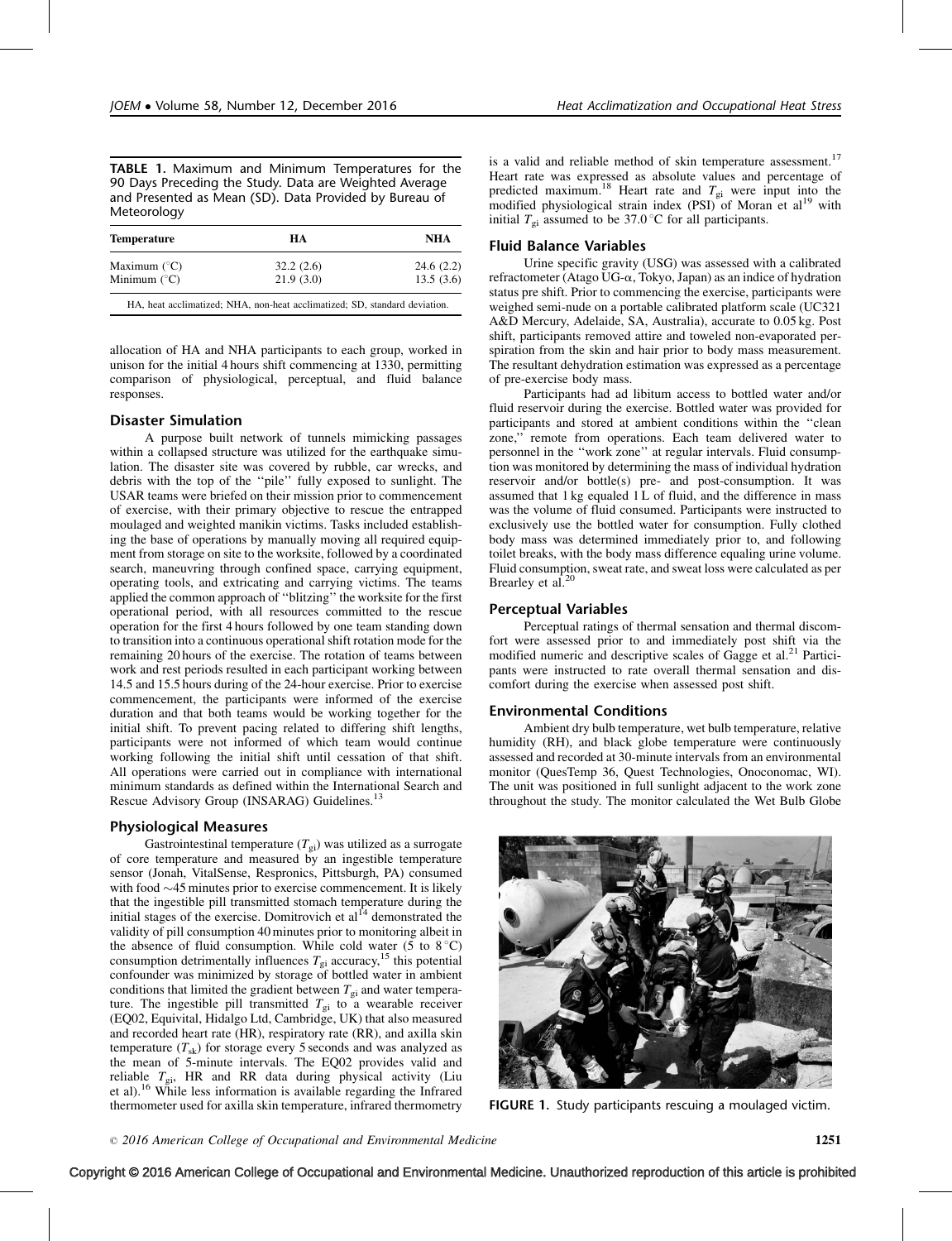| TABLE 2. Participant Characteristics. Data are Mean (SD) |
|----------------------------------------------------------|
|----------------------------------------------------------|

| <b>Variable</b>               | HA         | <b>NHA</b>  |          |  |
|-------------------------------|------------|-------------|----------|--|
| Age $(yrs)$                   | 37.9(4.7)  | 41.3(6.6)   | 0.26     |  |
| Body mass (kg)                | 86.2(5.1)  | 95.7 (11.9) | $0.049*$ |  |
| Height $(m)$                  | 1.79(0.05) | 1.83(0.05)  | 0.21     |  |
| Body mass index $(kg m^{-2})$ | 26.5(1.8)  | 28.7(3.2)   | 0.11     |  |

\*Denotes significantly different  $(P < 0.05)$ .

Temperature (WBGT). Since environmental conditions within the pile could not be monitored during the exercise, ambient temperature and RH (DS1923 iButton, Maxim, Sunnyvale, CA) were measured and recorded at 30-minute intervals over 20 days for three positions within the pile, top, midpoint, and bottom. Mean (standard deviation [SD]) ambient temperature and RH data for 1330 to 1730 time period were  $34.3\text{ °C}$  (3.9), 74.9% (15.8) at the top of the pile,  $30.8\text{ °C}$  (2.4),  $85.8\%$  (12.8) at the midpoint of the pile, and 29.4 °C (1.5), 95.5% (5.5) at the bottom of the pile.

# Statistical Analysis

Multivariate linear regression models, clustered by participant to control for repeated measures, were generated for the outcomes of  $T_{gi}$ , HR, RR,  $T_{sk}$ , and PSI. The mean  $T_{gi}$  of the HA and NHA groups demonstrated a biphasic response, intersecting at the 85th minute of shift. Therefore, separate models were produced for 0 to 85 minutes (phase 1), and 90 to 235 minutes (phase 2). The initial models included the potential confounders of body mass, height, and age. Differences between groups for height and age were not statistically significant  $(P > 0.10)$ , resulting in their removal from the model in a stepwise manner. The resultant models were composed of the predictor variables of time (5-minute intervals), HA status, and body mass. Standardized effect size (Cohen d) analysis was used to interpret the magnitude of differences between groups. AWilcoxon/Mann–Whitney U test assessed for differences in thermal sensation and thermal discomfort between groups at the start and during shift. The aforementioned analyses were performed by Stata (version 13.1, StataCorp, College Station, TX) with statistical significance set at  $P < 0.05$ . A statistical trend was identified as  $0.05 < P < 0.10$ .

The area under the  $T_{gi}$  curves for HA and NHA was calculated by Prism 6 software (GraphPad, La Jolla, CA). An unpaired  $t$  test with Welch's correction tested differences between HA and NHA groups for area under the  $T_{gi}$  curve, participant characteristics, pre-exercise USG, sweat rate (mL hour<sup>-1</sup> kg body mass<sup>-1</sup>), fluid consumption  $(mL hour^{-1} kg body mass^{-1})$ , and dehydration (% body mass).

## RESULTS

# Participant Characteristics

Characteristics of the HA and NHA groups are summarized by Table 2. The NHA group had significantly higher body mass than the HA group  $(P = 0.049)$ .

# Physiological and Perceptual Responses

During the initial 30 minutes of shift, participant  $T_{gi}$  data demonstrated influence of fluid consumption, and were, therefore, excluded from analysis. Overall, 15 of the 16 participants attained or exceeded a  $T_{gi}$  of 38.5 °C, six participants exceeded 39.0 °C during the shift, and the maximal  $T_{gi}$  observed was 39.6 °C. After adjusting for body mass, the HA exhibited a significantly higher mean  $T_{gi}(38.3 \degree C)$ across the shift than NHA (38.0 °C) ( $P = 0.043$ ), while sustaining similar mean  $T_{sk}$  (P = 0.27), mean HR (P = 0.84), and RR (P = 0.24) (Table 3). During the shift, area under the  $T_{gi}$  curve was significantly greater for HA than NHA ( $P = 0.027$ ). When expressed as a percentage of predicted maximum, mean HR equated to 69.9% and 71.3% for HA and NHA groups, respectively  $(P = 0.20)$ .

Phase 1 ended at the 85th minute of shift where mean  $T_{gi}$  of the groups intersected at 38.2 °C. Thereafter, a relative mean  $T_{gi}$ plateau was observed for NHA, peaking at  $38.4\text{ °C}$  110 minutes into shift. Whereas mean  $T_{gi}$  of the HA group continued rising to plateau

| <b>Phase</b> | <b>Physiological Variable</b>             | HA           | <b>NHA</b>   | ES       | 95% CI         | $\boldsymbol{P}$ |
|--------------|-------------------------------------------|--------------|--------------|----------|----------------|------------------|
| Overall      | $T_{\rm gi}$ (°C)                         | 38.3(0.6)    | 38.0(0.4)    | 0.63     | $0.0 - 0.5$    | $0.043*$         |
|              | HR (beats $\min^{-1}$ )                   | 129.5 (27.6) | 129.5(20.4)  | $0.00\,$ | $-15.0 - 13.0$ | 0.84             |
|              | $RR$ (breaths min <sup>-1</sup> )         | 25.1(7.1)    | 26.6(6.0)    | 0.23     | $-5.7-1.5$     | 0.24             |
|              | $T_{\rm sk}$ (°C)                         | 36.5(1.0)    | 37.1(0.6)    | 0.73     | $-0.9-0.3$     | 0.27             |
|              | <b>PSI</b>                                | 5.4(2.2)     | 4.7(1.4)     | 0.38     | $-0.3 - 1.2$   | 0.20             |
|              | Area under $T_{\text{ei}}$ curve (°C min) | 552.7 (81.1) | 435.5 (83.8) | 1.42     | $16.1 - 218.2$ | $0.027*$         |
|              | Thermal sensation                         | 10.2(1.0)    | 10.1(0.8)    | 0.11     | $-0.9 - 1.0$   | 0.87             |
|              | Thermal discomfort                        | 3.0(1.1)     | 3.1(0.7)     | 0.11     | $-1.0-0.9$     | 0.89             |
| Phase 1      | $T_{\text{gi}}$ (°C)                      | 37.8(0.5)    | 37.9(0.5)    | 0.14     | $-0.5-0.5$     | 0.97             |
|              | HR (beats $min^{-1}$ )                    | 108.9(28.8)  | 119.1(15.4)  | 0.44     | $-36.9 - 11.6$ | 0.28             |
|              | RR (breaths $min^{-1}$ )                  | 22.5(6.6)    | 26.2(5.6)    | 0.61     | $-8.1 - 1.2$   | $0.012*$         |
|              | $T_{\rm sk}$ (°C)                         | 36.9(0.4)    | 37.1(0.6)    | 0.39     | $-1.0 - 0.2$   | 0.13             |
|              | <b>PSI</b>                                | 3.5(2.1)     | 4.0(1.6)     | 0.27     | $-2.3 - 1.0$   | 0.40             |
|              | Area under $T_{\rm ei}$ curve (°C min)    | 86.1 (46.3)  | 93.4 (38.2)  | 0.17     | $-60.5 - 45.8$ | 0.76             |
| Phase 2      | $T_{\rm gi}$ (°C)                         | 38.5(0.5)    | 38.1(0.3)    | 0.99     | $0.2 - 0.7$    | $0.005*$         |
|              | HR (beats min <sup>-1</sup> )             | 141.2 (16.8) | 135.5(17.5)  | 0.33     | $-6.2 - 18.7$  | 0.30             |
|              | RR (breaths $min^{-1}$ )                  | 26.6(6.5)    | 26.9(6.1)    | 0.04     | $-5.2 - 4.5$   | 0.88             |
|              | $T_{\rm sk}$ (°C)                         | 36.2(1.2)    | 36.3(1.1)    | 0.09     | $-1.1 - 0.5$   | 0.47             |
|              | <b>PSI</b>                                | 6.2(1.7)     | 5.0(1.2)     | 0.82     | $0.1 - 2.0$    | $0.027*$         |
|              | area under $T_{\text{ei}}$ curve (°C min) | 465.4 (94.2) | 340.9 (49.6) | 1.65     | $24.1 - 224.7$ | $0.022*$         |

CI, confidence interval; ES, effect size; HA, heat acclimatized; HR, heart rate; NHA, non-heat acclimatized; PSI, physiological strain index; RR, respiratory rate; SD, standard deviation;  $T_{gi}$ , gastrointestinal temperature;  $T_{sk}$ , axilla skin temperature.

\*Denotes a statistical difference  $(P < 0.05)$ .

2016 American College of Occupational and Environmental Medicine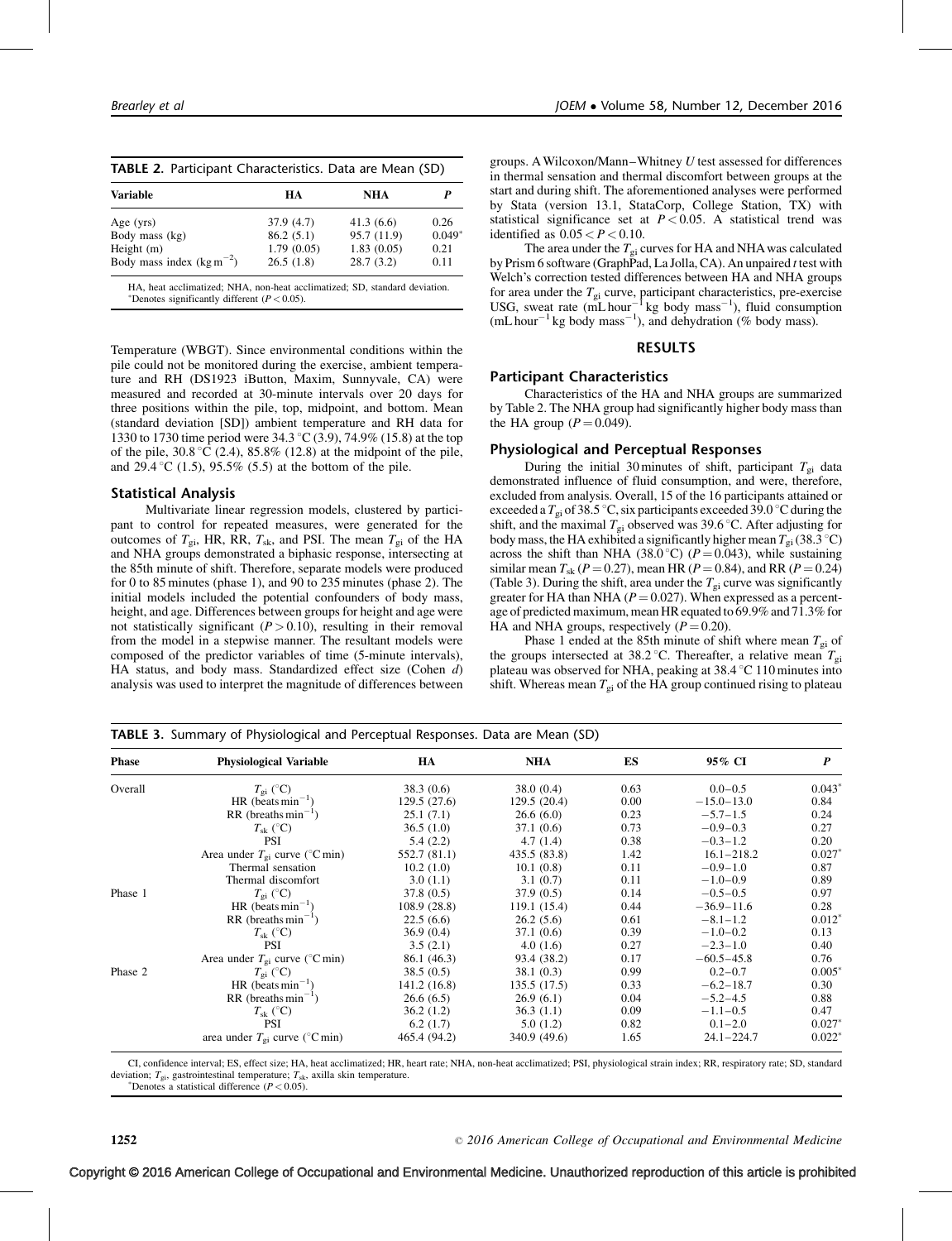

FIGURE 2. Mean gastrointestinal (A), axilla skin temperature (B), heart rate (C), and respiratory rate (D) responses to workshift for HA  $(\odot)$  and NHA  $(\odot)$ responders. Error bars represent SD. HA, heat acclimatized; NHA, nonheat acclimatized; SD, standard deviation. Denotes a statistical difference  $(P < 0.05)$ .

at  $38.8\textdegree$ C 5 minutes later. The phase 1 and 2 data are summarized by Table 3. The respiratory rate of NHA was significantly higher than HA during phase 1 ( $P = 0.012$ ) as demonstrated by Fig. 2, while  $T_{gi}$  $(P = 0.005)$ , PSI  $(P = 0.027)$ , and area under the  $T_{gi}$  curve  $(P = 0.022)$  were significantly higher for HA during phase 2. When expressed as a percentage of predicted maximum, HR was similar between groups during phase 1 (HA  $58.4 \pm 11.7$ , NHA  $65.1 \pm 11.1$ ,  $P = 0.16$ ) and phase 2 (HA 76.2  $\pm$  8.2, NHA 74.7  $\pm$  8.8,  $P = 0.91$ ).

Thermal sensation (mean difference  $-0.5$  [1.0], 95% confidence interval [CI]  $-0.5$  to 1.5,  $P = 0.28$ , ES  $= 0.59$ ) and thermal discomfort (mean difference  $-0.1$  [0.7], 95% CI  $-0.4$  to 0.5,  $P = 0.77$ , ES = 0.28) were not different between groups prior to start of shift. During shift, both groups rated their body temperature as hot (HA 3.1, NHA 3.0,  $P = 0.87$ ), causing them the feel uncomfortable (HA 10.2, NHA 10.1,  $P = 0.89$ ).

#### Fluid Balance

Pre-shift USG was similar between groups ( $P = 0.32$ ). Sweat losses during shift ranged between 3.0 and 7.5 L, with mean sweat rate of  $0.98 \mathrm{L}$  hour<sup>-1</sup> for HA, and  $0.84 \mathrm{L}$  hour<sup>-1</sup> for NHA (Table 4). When expressed as a factor of body mass, sweat rate was  $11.0 \text{ mL hour}^{-1}$  per kg body mass for HA that trended higher  $(P = 0.08)$  than the 8.8 mL hour<sup>-1</sup> per kg body mass for NHA. Fluid consumption was similar between groups (HA 9.6 v NHA 8.1 mL hour<sup>-1</sup> kg<sup>-1</sup>,  $P = 0.22$ ), resulting in replacement of ~87% (HA) and  $\sim$ 92% (NHA) of sweat losses, respectively. Overall, dehydration was comparable between groups (HA 0.8, NHA  $0.5\%, P=0.64$ ).

#### Environmental Conditions

The mean (SD) environmental conditions of the shift were 34.0 °C (0.7) ambient dry bulb temperature, 48.0% (1.5) RH and WBGT of  $31.4\degree$ C (0.5).

#### **DISCUSSION**

#### Overall Thermal Response

This study simulated deployment of USAR personnel to an earthquake affected tropical region, with the workshift permitting comparison of physiological, perceptual, and fluid balance responses between HA and NHA groups. Based upon mean HR data, a moderate workload was sustained during the shift. The physical workload and concomitant metabolic heat production contributed to substantial elevations in  $T_{gi}$ , beyond the respective recommended limits of 38.0 °C for NHA, and 38.5 °C for HA.<sup>[22](#page-6-0)</sup> If the responses reported by this investigation were replicated during the aftermath of a sudden onset disaster, heat related illness would be a risk for USAR responders.<sup>[1](#page-5-0)</sup> As the initial account of physiological responses during USAR field operations, it is not possible to determine whether the reported responses are typical for tropical region deployments. The current investigation reported higher  $T_{gi}$ than the rectal temperature (mean,  $37.0$  to  $38.4^{\circ}$ C) of HA soldiers undertaking patrol (2 hours) and reconnaissance (1.5 hours) in similar tropical field conditions.<sup>[23](#page-6-0)</sup> While the soldiers wore comparable PPC to the USAR personnel with the addition of weapon and webbing or pack, the exercises seemingly permitted some pacing of effort. Greater thermal strain was reported when soldiers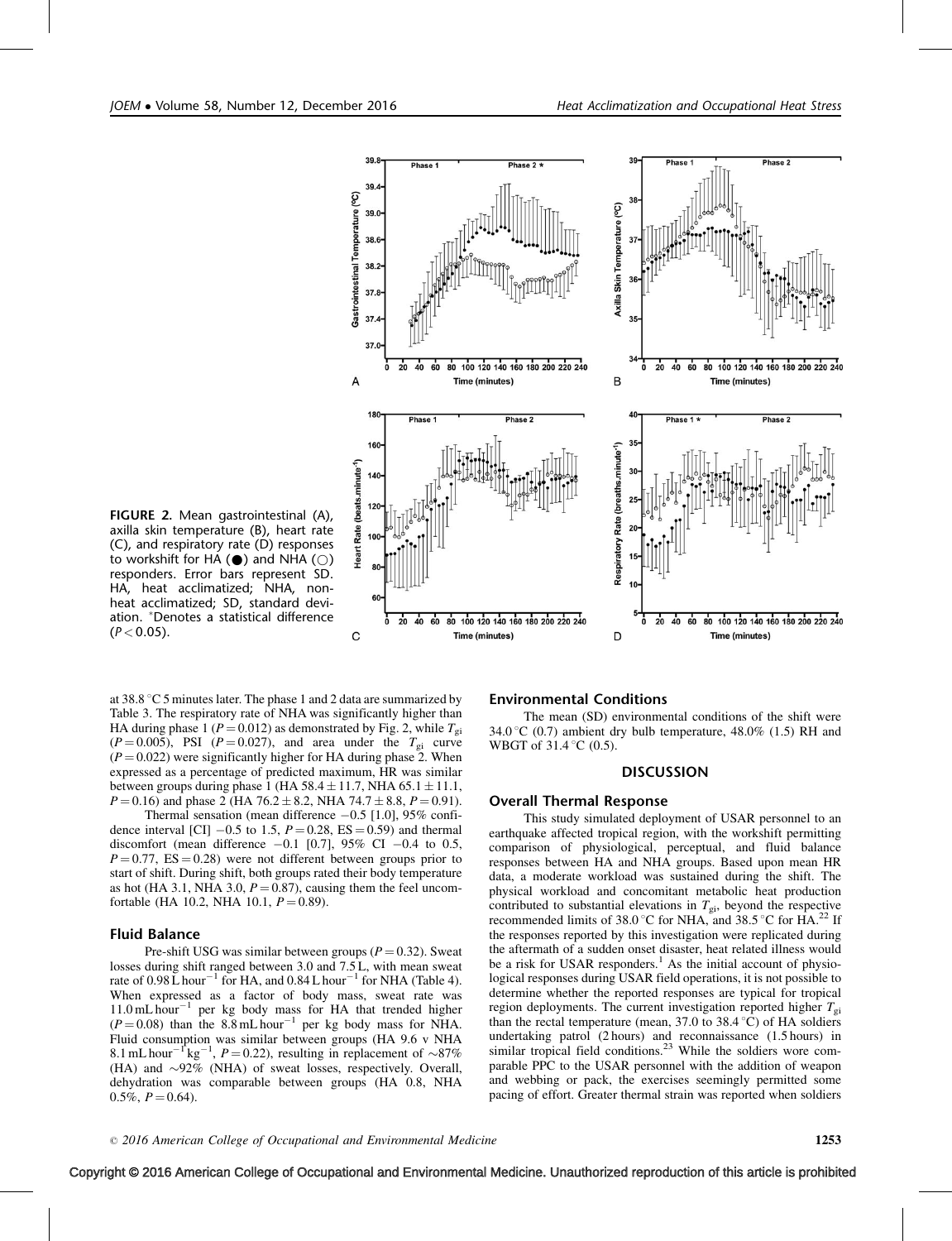| <b>Fluid Balance Variable</b>           | HA            | <b>NHA</b>    | ES   | 95% CI           |         |
|-----------------------------------------|---------------|---------------|------|------------------|---------|
| Pre shift USG                           | 1.014 (0.009) | 1.010 (0.008) | 0.47 | $-0.004 - 0.013$ | 0.32    |
| Fluid consumption $(Lh^{-1})$           | 0.83(0.19)    | 0.77(0.21)    |      |                  |         |
| Fluid consumption $(mL h^{-1} kg^{-1})$ | 9.5(1.9)      | 8.1(2.5)      | 0.63 | $-1.0-3.8$       | 0.22    |
| Sweat rate $(Lh^{-1})$                  | 0.98(0.31)    | 0.84(0.12)    |      |                  |         |
| Sweat rate $(mLh^{-1}kg^{-1})$          | 11.0(3.2)     | 8.8 (0.9)     | 0.94 | $-0.2 - 4.6$     | $0.08*$ |
| Dehydration $(\%)$                      | 0.8(0.8)      | 0.5(1.0)      | 0.35 | $-0.8 - 1.3$     | 0.64    |

acclimatized; NHA, non-heat acclimatized; USG, urine specific gravity.

\*Denotes a statistical trend  $(P < 0.10)$ .

of varied HA status undertook 20 km pack marching in slightly cooler tropical field settings (WBGT 27.6  $\degree$ C). Target duration of less than 4 hours permitted less self-pacing and resulted in higher  $T_{gi}$ (mean  $39.1 \text{ °C}$  at end of exercise) and thermal sensation than either USAR group.<sup>24</sup> The aforementioned military settings vary from the moderate physiological perturbation reported for HA medical res-<br>ponders (mean  $T_{gi}$  peaked at 37.8 °C).<sup>[25](#page-6-0)</sup> During a 3 hours simulated disaster in milder tropical conditions, the medical team wore lightweight ventilated PPC and did not perform physically arduous tasks. These factors were reflected by their substantially lower HR and overall physiological strain than for the USAR groups. Simulated firefighting tasks require a greater physical workload that is more comparable to USAR work rates than medical response, and results in rapid body heat storage when combined with insulative PPC in the tropics. Mean  $T_{gi}$  of HA firefighters during such simulations reached 38.5 °C within 30 minutes.<sup>26</sup> While similarly rapid increases of  $T_{gi}$  were not observed for USAR personnel, the longer shift permitted development of higher peak  $T_{gi}$  for HA (38.8 °C), but not NHA  $(38.4 \degree C)$  during the current investigation.

Work rate is an important consideration for tropical deployments as it is a primary determinant of  $T_{gi}$  response in hot and humid conditions.<sup>[27](#page-6-0)</sup> The relatively high  $T_{gi}$  values reported by the current investigation were likely to be influenced by the authentic nature of the disaster scenario contributing to selection of workload. Based upon the limited research available, HA emergency responders/ soldiers working in tropical field conditions endure substantially elevated core temperatures that are seemingly well tolerated where self-pacing is possible. We cannot exclude the possibility of USAR personnel consciously ignoring sensations of high body temperature and therefore cues to lessen workload, particularly where their actions may be lifesaving. In doing so, the USAR responders may develop  $T_{gi}$  considerably higher than reported by this investigation. Should that scenario eventuate, the thermal load is likely to be better tolerated by HA than NHA responders.

# Heat Acclimatization

Divergent  $T_{gi}$  responses between HA and NHA groups classified the analysis of workshift into two phases. Phase 1 was characterized by NHA exhibiting a significantly higher RR (mean difference 3.7 breaths minute<sup>-1</sup>). Ventilation volume and RR are closely linked to metabolic rate, and the moderate effect for HR (mean difference 10.2 beats minute<sup> $-1$ </sup>) provides evidence of similar to slightly higher cardiovascular and respiratory load for NHA during phase 1. However, no differences between groups for mean  $T_{gi}$  or area under the  $T_{gi}$  curve were observed during this phase. The significantly higher  $T_{gi}$  for HA (38.5 °C) compared with NHA (38.1 °C) during phase 2 resulted in  $\sim$ 37% higher total thermal load, as represented by area under the  $T_{gi}$  curve. The phase 2  $T_{gi}$ disparity between groups is the key finding of this investigation, and the first report of HA personnel sustaining higher core temperature than NHA in occupational field settings.

Adaptations conferred by HA are widely recognized to reduce the deep tissue temperature response to a given workload in hot conditions,<sup>[3](#page-5-0)</sup> rendering these  $T_{gi}$  results counterintuitive if workloads were comparable between groups. While HA and NHA personnel were equally distributed between the two working teams, opportunities existed to volunteer for physically arduous tasks within each group. Speculation of distinct work rate adjustments between groups cannot be verified, as workload measurement was not possible in the USAR setting. However, if the similar  $T_{gi}$  to total work done" correlation from competitive sport in the heat<sup>[28](#page-6-0)</sup> were applied to this investigation, the results are indicative of a greater workload for HA responders during phase 2. Despite the higher  $T_{gi}$  for HA, the comparable thermal sensation (hot) and thermal discomfort (uncomfortable) during shift are symbolic of both groups regulating their work output according to how hot they felt.<sup>[29](#page-6-0)</sup> The apparent dissociation between  $T_{gi}$  and thermal sensation may be explained by the HA groups greater exposure to hot working conditions. The two-fold effect would not only promote regular elevations of  $T_{gi}$  to develop and maintain HA status (physiological adaptation), but also provide opportunities to refine pacing strategies in the heat (behavioral adaptation).

The environmental conditions, work tasks, and PPC were conducive to attainment of high deep tissue temperatures, as evidenced by six participants exceeding  $T_{gi}$  of 39.0 °C. Mean  $T_{gi}$ during the second phase of shift approximated the upper limit for HA and NHA workers,<sup>[22](#page-6-0)</sup> and approached the 38.6 to 39.7 °C  $T_{\text{gi}}$ range coinciding with volitional exhaustion in very hot con-ditions.<sup>[3,11,27](#page-5-0)</sup> Selection of workload by the USAR responders was likely mediated by a combination of physiological and psycho-logical factors<sup>[30](#page-6-0)</sup> to prevent excessively high  $T_{gi}$  for extended periods. In addition to thermal sensation,<sup>[29](#page-6-0)</sup> personal experience and knowledge that the exercise had  $\sim$  20 hours remaining, of which each participant would work  $\sim$ 11 hours in shifts were likely contributors. $31$ 

While athletes demonstrate less physiological perturbation at fixed workloads in the heat following  $HA$ , adoption of higher exercise intensity by HA would increase HR, RR,  $T_{sk}$ , and  $T_{gi}$  values as observed during phase 2. The significantly higher  $T_{gi}$  for HA responders may reflect limited efficiency of their excess sweat production and presumed higher cutaneous blood flow due to the tropical climate and PPC. A similar dissociation between HR and  $T_{gi}$  responses has been reported for team sport athletes during competition in hot conditions.<sup>[28](#page-6-0)</sup> Overall, chronic exposure to hot working conditions likely explains tolerance of higher  $T_{gi}$  by HA during phase  $2.^{11}$  $2.^{11}$  $2.^{11}$ 

#### Fluid Balance

It is unclear whether the HA groups trend for higher sweat rate was due to the enhanced sweat production conferred by  $HA<sup>7</sup>$  $HA<sup>7</sup>$  $HA<sup>7</sup>$ and/or the higher  $T_{gi}$  of the HA group.<sup>[32](#page-6-0)</sup> Despite HA adaptations promoting a greater evaporation efficiency of sweat,<sup>[33](#page-6-0)</sup> ambient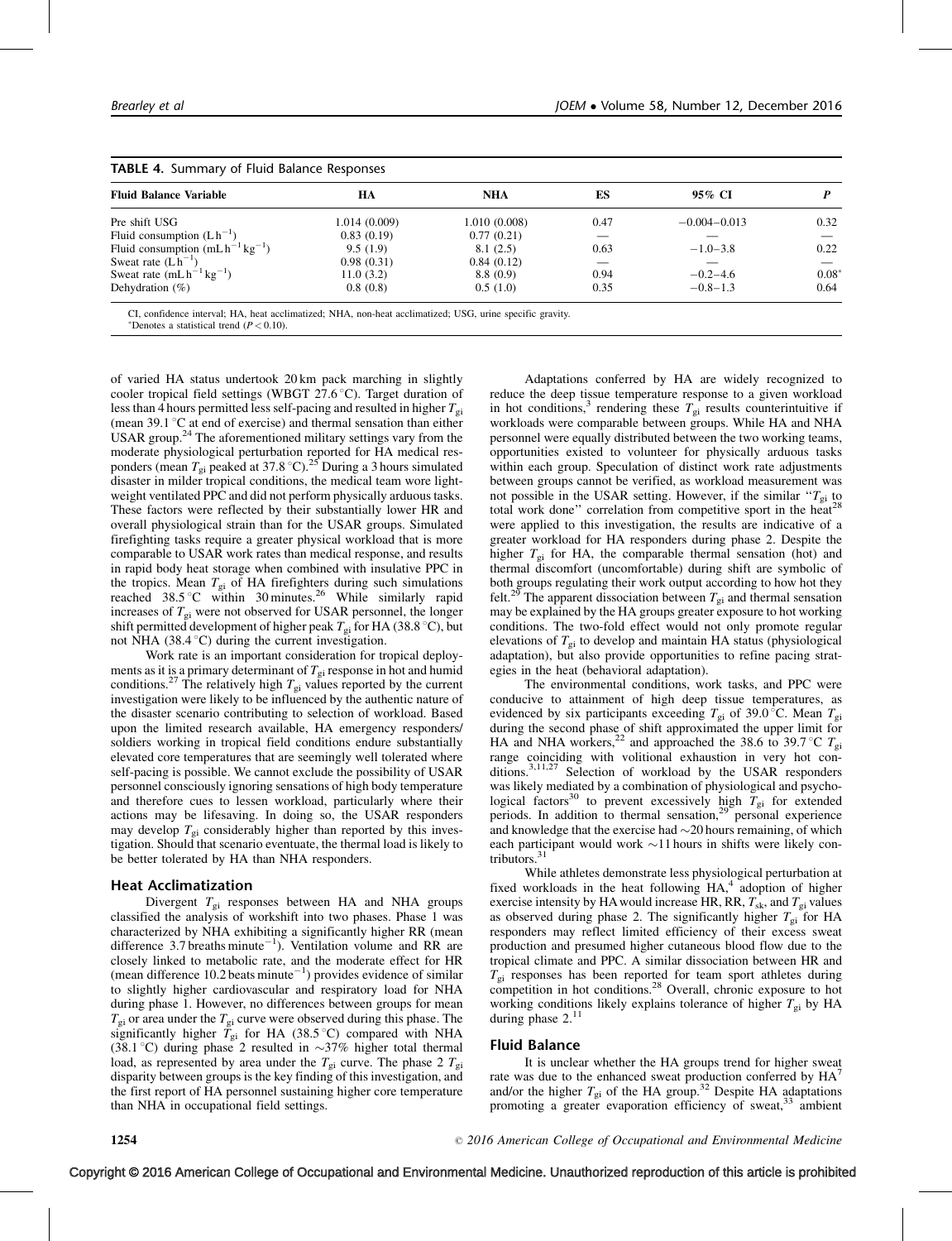<span id="page-5-0"></span>water vapor and USAR PPC would both inhibit heat loss by evaporation. Hot and humid climates are synonymous with the accumulation of non-evaporated sweat in clothing,<sup>[34](#page-6-0)</sup> creating a humid microclimate within PPC. The high sweat rates can manifest in dehydration, however both groups replaced a high proportion of sweat losses as reported for field workers in the tropics,<sup>[35](#page-6-0)</sup> indicative of adequate access to water. Such fluid consumption rates are not likely to be matched during deployment unless a similarly structured approach to fluid provision is implemented. To assess the adequacy of fluid provision, pre and post shift body mass assessment is recommended, providing USAR management and responders daily feedback on hydration status.[36](#page-6-0)

### Limitations

A limitation of the current investigation was the classification of HA based upon climatic zones rather than physiological responses to heat tolerance testing (HTT).<sup>[37](#page-6-0)</sup> Adopting this approach is prone to error, as simply residing in the tropics is considered inadequate to confer HA status without regular bouts of sustained body heat storage.<sup>[38](#page-6-0)</sup> However, this limitation was partially mitigated by studying firefighters, as the occupational requirements of firefighting dictate frequent exposure to the environment while wearing protective clothing. In this regard, acclimatization to heat has been observed during a fire season for wildland firefighters.[39](#page-6-0) Partial HA during summer months is possible for responders based in nontropical regions, yet adaptation is likely to be inferior to that developed as a result of the year round exposure of tropical based responders.

Unlike the vast majority of heat acclimatization investigations, this study compared the responses of HA and NHA participants in a field setting. While replicating a disaster scenario provided ecological validity, this study incorporated assessment of responses to working in the field, and was, therefore, not as controlled as laboratory investigations of HA status.

Speculation of pacing could be overcome by quantification of work rate. Disaster settings require tasks that ensure structural integrity of the rescue site, requiring high workloads while personnel are not moving in relation to their latitude/longitudinal position. Replicating this investigation in occupational settings where movement is indicative of workload would permit use of global positioning system (GPS) to simplify workload measurement.

This investigation assessed USAR responders during a 4 hour shift, representing less than half a shift during deployment. Hence, responses of HA and NHA personnel to full shifts and multi day deployments remain to be described.

Lastly, the commercial flight undertaken prior to the simulation by the Queensland based participants (three HA, eight NHA) may have influenced the results of this investigation. However, the short duration flight in an east to northwest direction only required a one time zone adjustment and is, therefore, expected to have minimal impact upon the USAR responders.<sup>4</sup>

# Implications for Deployment

A consequence of deploying NHA responders is likely to be self-selected lower work rates and/or greater physiological perturbation than HA for a given workload. These outcomes should be factored into the operational capability of teams deploying NHA personnel. Such disadvantages may be offset by regulation of work tasks, however, that approach is not compatible with operational requirements.

If greater physiological perturbation than reported by this investigation eventuates, NHA responders will be particularly susceptible to acute and cumulative heat related illnesses. The risk of heat related illness for NHA would be amplified where pacing of effort is compromised such as during high priority assignments. Emergency tasks are most probable during the initial days of deployment, the time period that coincides with greatest vulnerability for heat related illness. $41$  While recommendations exist for graded exposure to hot working conditions,<sup>[42](#page-6-0)</sup> these are not tenable for the initial deployment team. Where deployments require rotation of USAR personnel, relieving teams could undertake physical training to maximize HA once notified of their impending deployment. In this regard, the provision of individual guidelines for heat acclimatization prior to deployment are worthy of consideration.<sup>[43](#page-6-0)</sup>

Regular testing to quantify physiological readiness of USAR personnel for deployment is warranted. Options for testing include assessment of maximal aerobic power (or its prediction) in thermoneutral conditions, and HTT. The latter is typically undertaken in a controlled hot climate and used in military settings as part of the return to work of heat stroke sufferers. Responses to HTT and heat exposure in general are primarily determined by maximal aerobic power.[44,45](#page-6-0) Given that deployment of low fitness personnel increases the risk of heat related illness,<sup>[46](#page-6-0)</sup> operational readiness demands year round physical training. Tests that measure or accurately predict maximal aerobic power would provide USAR management insight into a candidate's physical training status and suitability for deployment to a tropical climate.

#### CONCLUSIONS

The novel finding of this study is that in a self-paced occupational field setting, HA personnel sustain higher core temperatures and physiological strain than NHA counterparts. The higher core temperatures translated to  $\sim$ 37% greater total thermal load for HA than NHA, despite comparable perception of body temperature. Assisting NHA responders develop heat acclimatization in the home environment is warranted, ensuring physiological readiness for deployment to tropical climates.

#### RECOMMENDATIONS

Based upon the findings of this study, we recommend the annual delivery of heat awareness and management training to USAR personnel, and year round physical training inducing serial elevations of core temperature to maintain a base level of HA irrespective of season. Guidelines to develop HA status are also recommended for NHA personnel with sufficient notice of impending deployment.

### ACKNOWLEDGMENTS

The research team acknowledge the commitment of NTFRS and QFES firefighters and management to this project. The authors thank Julie Moore, Jody May Jones, and Brendan Mott for assistance with data collection.

#### REFERENCES

- 1. Goodman CS, Hogan DE. Urban search and rescue. In: Hogan DE, Burstein JL, editors. Disaster Medicine. Philadelphia: Lippincott, Williams and Wilkins; 2007, pp. 72-85. ISBN 0781726255.
- 2. Dilley M, Chen RS, Deichmann U, et al. Natural Disaster Hotspots: A Global Risk Analysis. Disaster Risk Management Series, Issue No. 5. Washington: The World Bank; 2005.
- 3. Brearley M, Walker A. Water immersion for post incident cooling of firefighters; a review of practical fire ground cooling modalities. Extrem Physiol Med. 2015;4:15.
- 4. Burk A, Timpmann S, Kreegipuu K, Tamm M, Unt E, Oöpik V. Effects of heat acclimation on endurance capacity and prolactin response to exercise in the heat. Eur J Appl Physiol.  $2012;112:4091-4101$ .
- 5. Garrett AT, Creasy R, Rehrer NJ, Patterson MJ, Cotter JD. Effectiveness of short-term heat acclimation for highly trained athletes. Eur J Appl Physiol. 2012;112:1827–1837.
- 6. Shido O, Sugimoto N, Tanabe M, Sakurada S. Core temperature and sweating onset in humans acclimated to heat given at a fixed daily time. Am J Physiol. 1999;276:R1095–R1101.

# Copyright © 2016 American College of Occupational and Environmental Medicine. Unauthorized reproduction of this article is prohibited